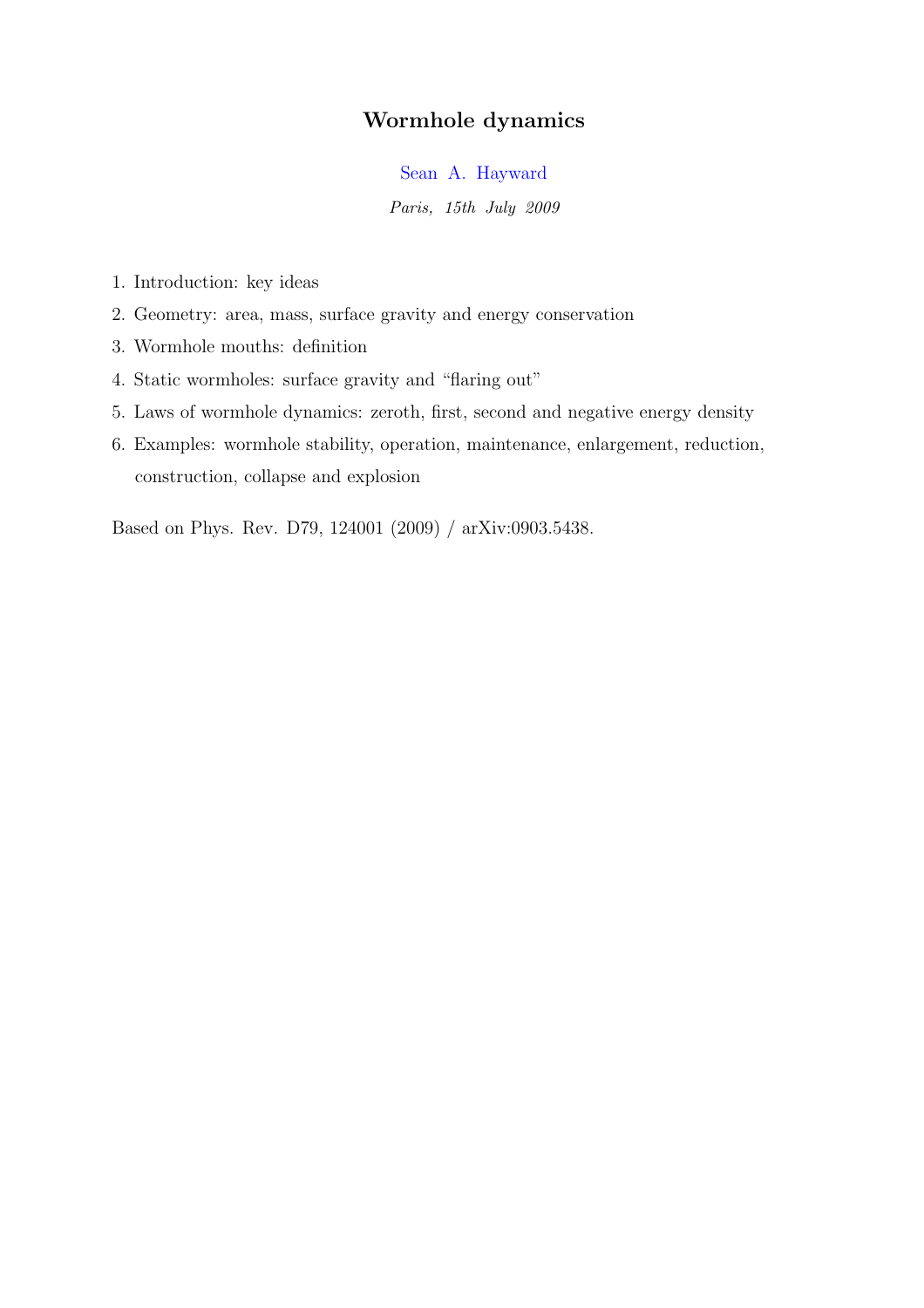#### 1. Introduction

- Traversable wormholes were originally studied in static, spherically symmetric space-times [Morris & Thorne 1988].
- What about dynamic cases? Simply inserting ad hoc time-dependent terms into the Morris-Thorne metric does not necessarily produce a traversable wormhole, because the metric become singular precisely at the throat.
- A more geometrical generalization exists in terms of trapping horizons [Hayward 1999].

This allows a large body of theory developed for black holes to be applied to wormholes.

- A Morris-Thorne wormhole throat, at a given static time, is a minimal surface in the static hypersurface, i.e. locally minimizing area among surfaces in the hypersurface. Their "flaring-out" condition expresses strict minimality [Visser 1995].
- A natural generalization is a spatial surface which is minimal in some spatial hypersurface. Except in doubly marginal cases, this is a (future or past) trapped surface [Penrose 1965]. Since this is a generic condition, a generic wormhole must consist of a space-time region. The boundaries of this region would be expected to be trapping horizons,

i.e. composed of marginal surfaces, which are extremal in null hypersurfaces.

- For a two-way traversable wormhole, there should be two temporal boundaries in mutual causal contact.
- Prosaically, the wormhole consists of a tunnel between two mouths.

In static cases, the tunnel shrinks away and the two mouths coincide as the throat.

- Consequences: a Morris-Thorne wormhole throat is a double trapping horizon, which will generally bifurcate under a dynamic perturbation, such as someone crossing it.
- This raises the issues of stability and, if stable, maintenance,

i.e. returning a perturbed wormhole to a static state.

Also, since black holes may also be defined locally in terms of trapping horizons, it is possible for a wormhole to collapse to a black hole,

or for a black hole to be converted to a traversable wormhole.

Henceforth assume spherical symmetry for simplicity and Einstein gravity for definiteness.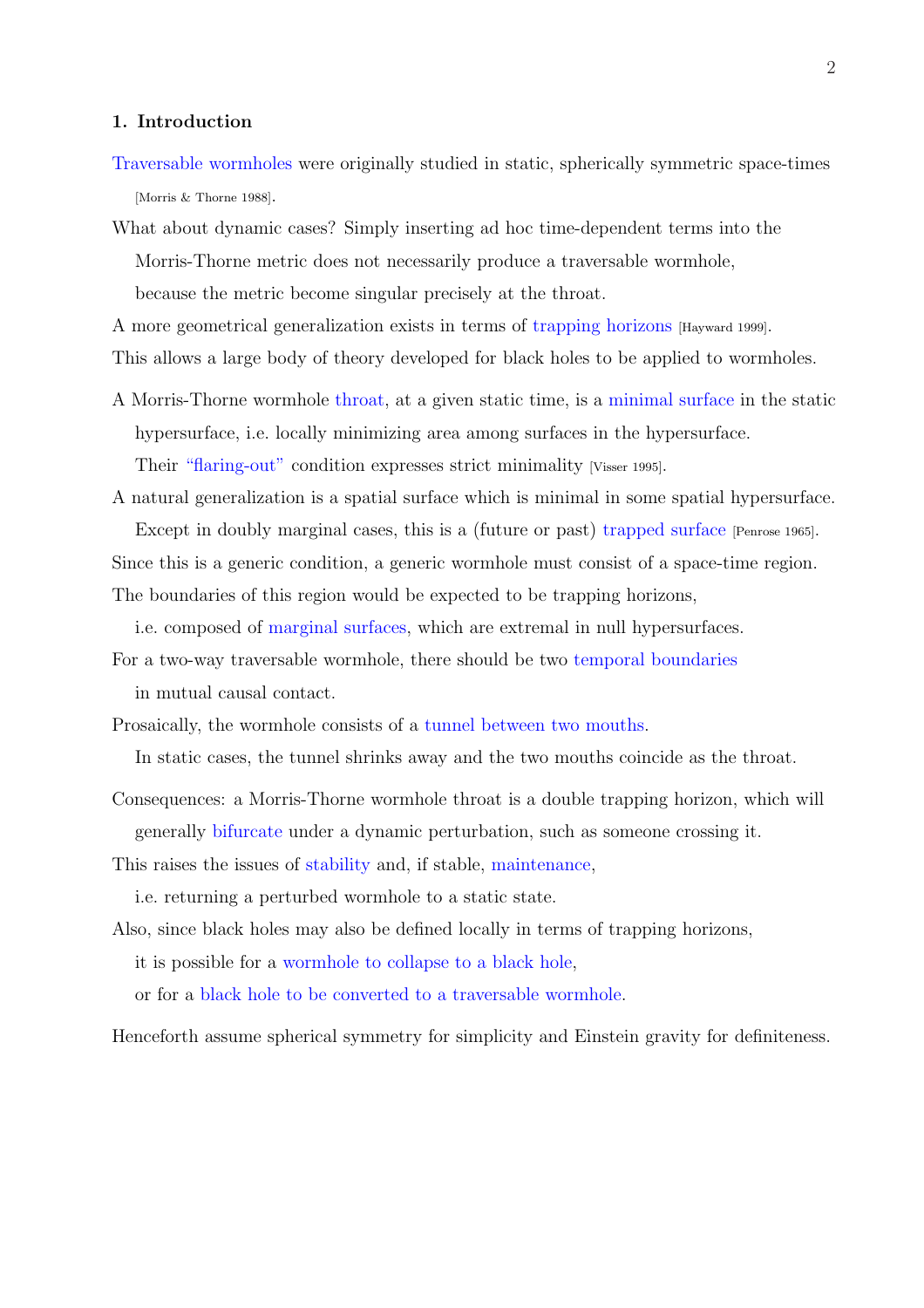#### 2. Geometry

Area  $A$ , area radius  $r =$ p  $\overline{A/4\pi}$ ,  $A = 4\pi r^2$ .

A sphere is 
$$
\begin{Bmatrix} \text{untrapped} \\ \text{marginal} \\ \text{trapped} \end{Bmatrix}
$$
 if  $g^{-1}(dr)$  is  $\begin{Bmatrix} \text{spatial} \\ \text{null} \\ \text{temporal} \end{Bmatrix}$   
and  $\begin{Bmatrix} \text{future} \\ \text{past} \end{Bmatrix}$  trapped or marginal if  $g^{-1}(dr)$  is  $\begin{Bmatrix} \text{future} \\ \text{past} \end{Bmatrix}$  causal.

A hypersurface foliated by marginal spheres is a trapping horizon [Hayward 1994].

Preferred time vector  $k = g^{-1}(*dr)$  [Kodama 1980]

where ∗ is the Hodge operator in the space normal to the spheres of symmetry:

$$
k \cdot dr = 0, \ g(k, k) = -g^{-1}(dr, dr).
$$

The Kodama vector coincides with the static Killing vector of standard black holes such as Schwarzschild and Reissner-Nordström.

Note that  $k$  is  $\overline{a}$  $\left($  $\mathcal{L}$ temporal null spatial  $\mathbf{r}$  $\mathcal{L}$  $\sum_{ }$  $\overline{a}$  $\sqrt{ }$  $\mathcal{L}$ untrapped marginal trapped  $\mathbf{r}$  $\mathcal{L}$ spheres.

Both k and the corresponding energy-momentum density  $j = -g^{-1}(T \cdot k)$ ,

where  $T$  denotes the energy-momentum-stress tensor, are conserved [Hayward 1994]:

 $\nabla \cdot k = 0$ ,  $\nabla \cdot j = 0$ , where  $\nabla$  denotes the covariant derivative operator

and the second property uses the Einstein equation.

These Noether currents therefore admit Noether charges

 $V = -$ R  $\sum_{\Sigma} \hat{\ast} \cdot k, \quad m = -1$ R  $\sum \hat{\mathbf{x}} \cdot \hat{\mathbf{j}}$ , where  $\hat{\mathbf{x}}$  denotes the volume form times unit normal of a spatial hypersurface with regular centre.

The charges are found to be area volume and active gravitational mass [Misner & Sharp 1964]:

 $V=\frac{4}{3}$  $\frac{4}{3}\pi r^3$ ,  $1-2m/r = g^{-1}(dr, dr)$ ,

where spatial metrics are positive definite, in units  $G = 1$ .

Post-Newtonian expansion: for a perfect fluid,

 $mc^2 = (\text{Newtonian mass})c^2 + \text{Newtonian kinetic energy + potential energy} + O(c^{-2}).$ 

Large spheres:  $m \rightarrow$  $\overline{a}$ Bondi  $\left\{\begin{array}{c}\n\text{Bondi} \\
\text{ADM}\n\end{array}\right\}$  mass at  $\left\{\begin{array}{c}\n\end{array}\right\}$ null  $\begin{bmatrix} \text{null} \\ \text{spatial} \end{bmatrix}$ infinity in asymptotically flat space-times.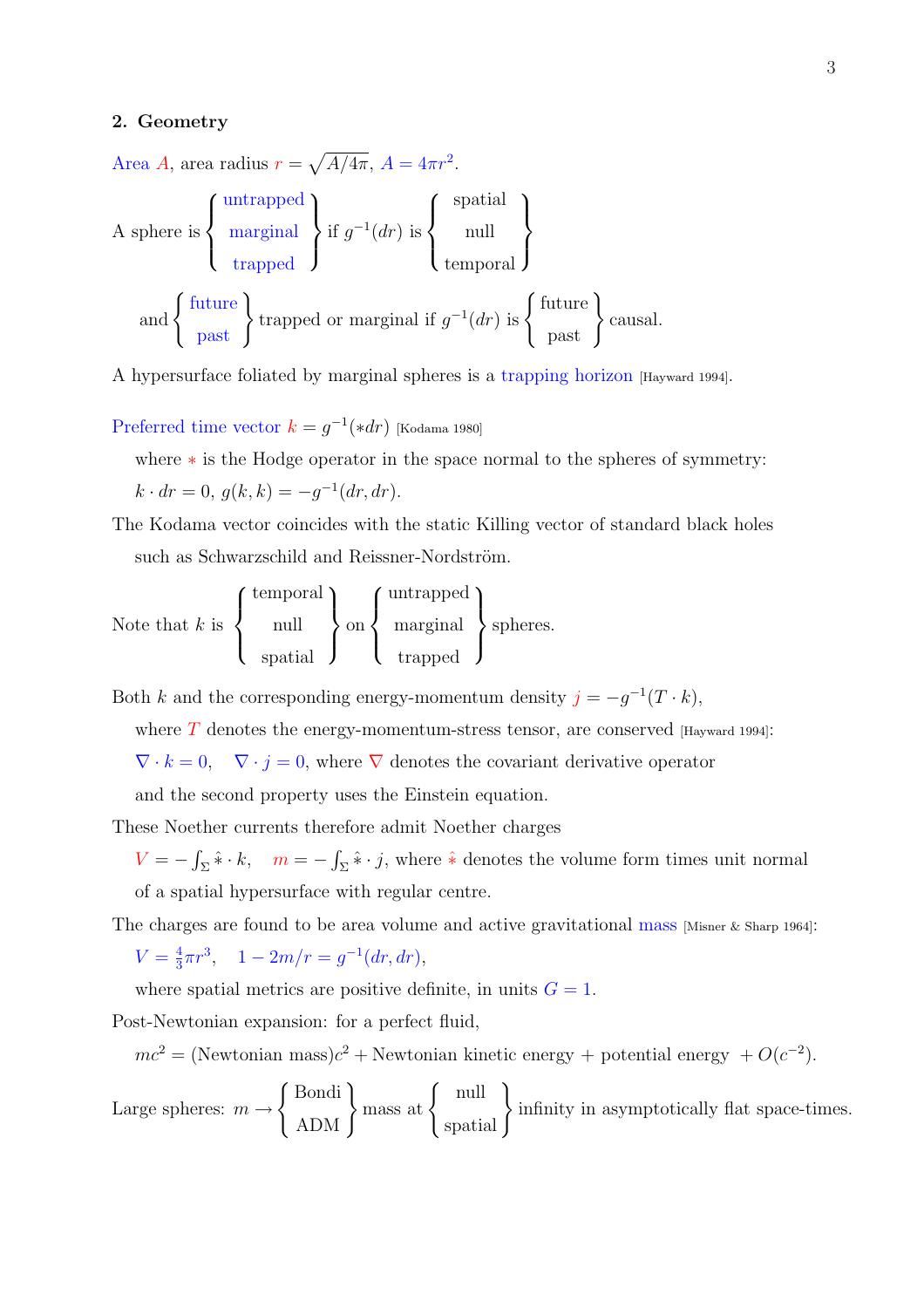Small spheres:  $m/volume \rightarrow density$  at a regular centre.

Trapping: a surface is 
$$
\begin{Bmatrix} \text{trapped} \\ \text{marginal} \\ \text{untrapped} \end{Bmatrix} \text{ if } \begin{Bmatrix} r < 2m \\ r = 2m \\ r > 2m \end{Bmatrix}.
$$

Surface gravity  $\kappa = *d*dr/2$ , where d is the exterior derivative in the normal space,

i.e. ∗d∗d is the wave operator in the normal space [Hayward 1998].

Then  $k^a \nabla_{b} k_{a} \approx \pm \kappa k_b$ , where  $\approx$  denotes evaluation on a trapping horizon  $r \approx 2m$ , similarly to the usual Killing identity.

A trapping horizon is 
$$
\left\{\begin{array}{c}\text{outer} \\ \text{degenerate} \\ \text{inner}\end{array}\right\} \text{if } \left\{\begin{array}{c} \kappa > 0 \\ \kappa = 0 \\ \kappa < 0 \end{array}\right\}.
$$

Examples are provided by Reissner-Nordström solutions:

the 
$$
\left\{\begin{array}{c}\text{future} \\ \text{past}\end{array}\right\}
$$
 trapping horizons are the Killing horizons of the  $\left\{\begin{array}{c}\text{black} \\ \text{white}\end{array}\right\}$  hole,

outer, degenerate or inner as appropriate.

The Einstein equation implies  $\kappa = m/r^2 - 4\pi r w$ ,

where the work density is  $w = -\frac{1}{2}$  $\frac{1}{2}$ tr T and the trace is in the normal space. In vacuo,  $\kappa = m/r^2$ , therefore reducing to the Newtonian surface gravity as  $c^{-1} \to 0$ . Thus  $\kappa$  also provides a relativistic definition of the surface gravity of planets and stars.

Another invariant of T is the energy flux  $\psi = T \cdot g^{-1}(dr) + wdr$ .

The Einstein equation implies  $dm = A\psi + w dV$ ,

which was dubbed the unified first law [Hayward 1998],

as it encodes first laws of both thermodynamics and black-hole dynamics.

Essentially, it expresses energy conservation, with the terms on the right-hand side being interpreted respectively as energy supply and work.

Any spherically symmetric metric can locally be written dual-null coordinates  $x^{\pm}$ :  $ds^2 = r^2 d\Omega^2 - 2e^{2\varphi} dx^+ dx^-$ , where  $d\Omega^2$  refers to the unit sphere

and  $(r, \varphi)$  are functions of  $(x^+, x^-)$ .

Coordinate expressions for  $(k, j, m, \kappa, w, \psi)$  and the unified first law follow [Hayward 1998].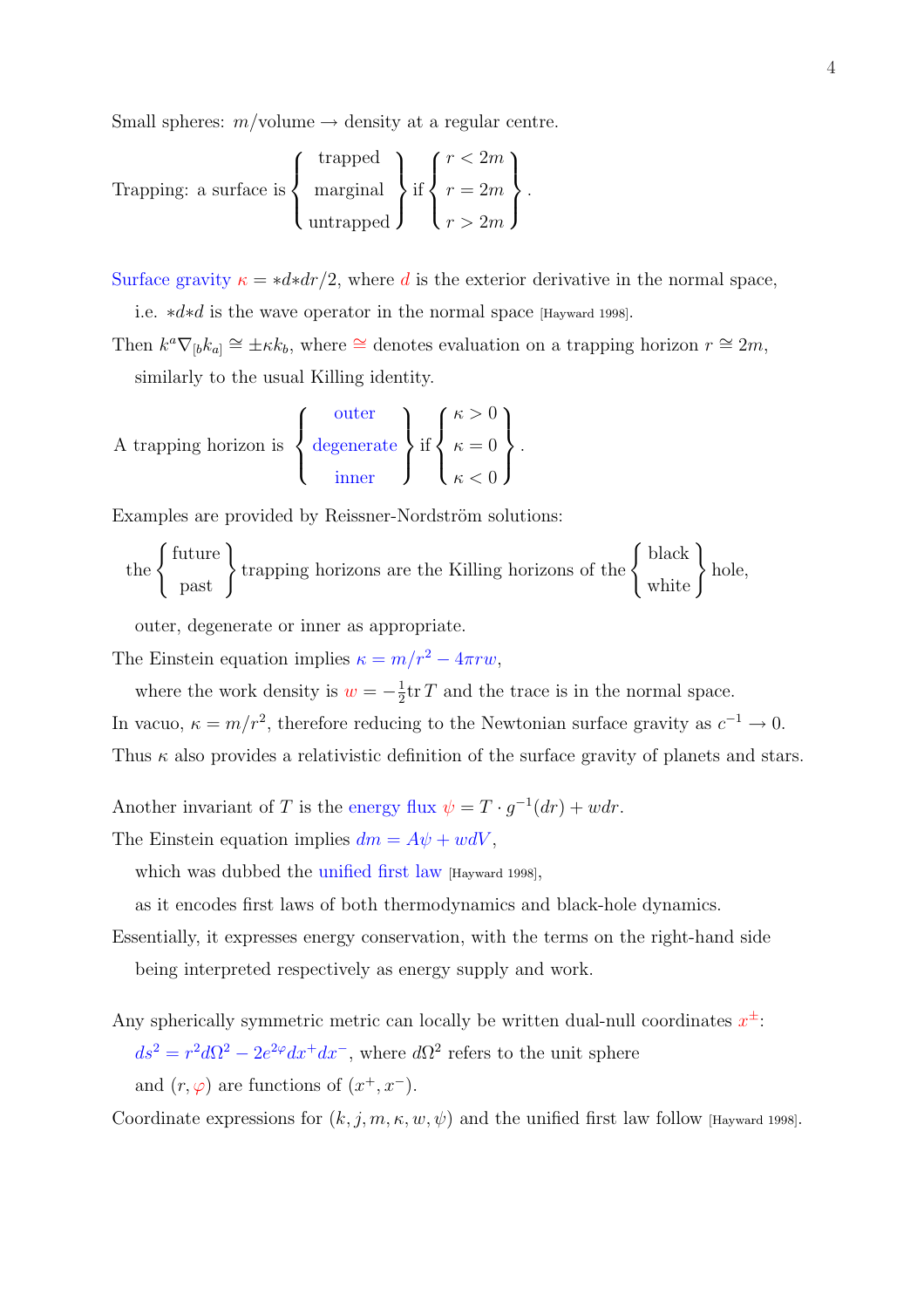#### 3. Wormhole mouths

A wormhole mouth is defined as a temporal outer trapping horizon [Hayward 1999].

It is temporal in order to be two-way traversable, while the outer condition  $\kappa > 0$ is proposed as the generalization of the minimality condition.

Either  $\partial_+ r$  or  $\partial_- r$  must vanish on the mouth, and  $\partial_+ r \cong 0$  will be assumed henceforth.

Introducing a generating vector  $\xi$  of the marginal surfaces composing the mouth,

its defining property is  $\xi \cdot d(\partial_{+}r) \cong 0$ .

Writing  $\xi = \xi^+ \partial_+ + \xi^- \partial_-$ , one has  $\xi^+ > 0$ ,  $\xi^- > 0$  for future-pointing  $\xi$ .

Then the above expands as  $\xi^+ \partial_+ \partial_+ r + \xi^- \partial_- \partial_+ r \cong 0$ ,

then  $\kappa = -e^{-2\varphi}\partial_+\partial_-r$  shows that  $\partial_+\partial_+r > 0$ , which expresses strict minimality

of the sphere in the null hypersurface generated in the  $\partial_+$  direction.

Strict minimality has been assumed for simplicity.

Note that minimality alone [Hochberg & Visser 1998] can select maximal surfaces,

rather than minimal surfaces, in a time-symmetric hypersurface.

The following analysis will be of a single wormhole mouth, though it should be stressed that two-way traversability requires two mouths with opposite senses,

i.e. marginal in opposite null directions, in mutual causal contact.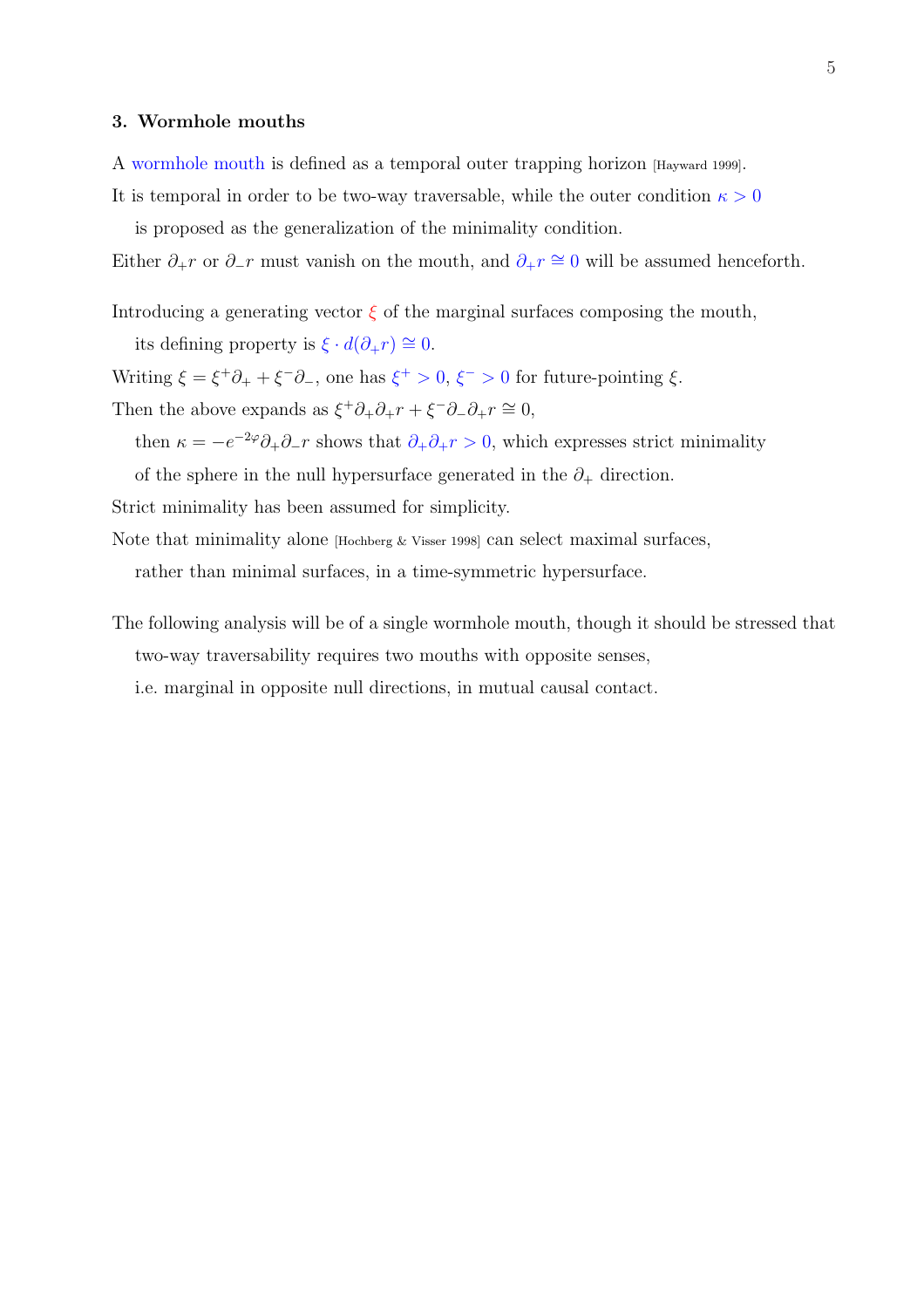#### 4. Static wormholes

Locally one can always introduce coordinates  $(t, r_*)$  defined by  $\sqrt{2}x^{\pm} = t \pm r_*$ . Then the metric takes the form  $ds^2 = r^2 d\Omega^2 + e^{2\varphi} (dr_*^2 - dt^2)$ .

In a static case with static Killing vector  $\partial_t$ , so that  $(r, \varphi)$  are independent of t, transforming from  $r_*$  to r yields  $ds^2 = r^2 d\Omega^2 + (1 - 2m/r)^{-1} dr^2 - e^{2\varphi} dt^2$ , which is essentially the Morris-Thorne form of the metric, with their jargon "shape function" for 2m and "redshift function" for  $\varphi$ .

- Here  $\varphi$  is a gravitational potential, reducing to the Newtonian potential in the Newtonian limit, if t reduces to Newtonian time.
- The Morris-Thorne metric is singular at the wormhole throat  $r \approx 2m$ , so they used an embedding method to express minimality, which is unnecessary but equivalent [Visser 1995].
- It is not recommended to generalize by inserting time-dependent or angular-dependent factors into a metric which is singular precisely at the object of interest.
- In static cases, a wormhole mouth as defined above must be a double trapping horizon,  $\partial_+ r \cong \partial_- r \cong 0$ , since  $\partial_{\pm} = \sqrt{\frac{1}{r}}$  $2(\partial_t \pm \partial_*)$  and  $\partial_t r = 0$ .

Then  $\partial_* r \cong 0$ , so the surface is extremal in the static hypersurface.

- Since  $\partial_t \partial_t r = 0$ , one finds that  $\kappa > 0$  implies that the surface is strictly minimal in the static hypersurface,  $\partial_* \partial_* r > 0$ .
- A calculation shows that  $2\kappa \cong (m r\partial_r m)/r^2$ ,

so that  $\kappa > 0$  reduces to the "flaring-out" condition of Morris & Thorne.

Thus their embedding method correctly expresses strict minimality in static cases.

Another calculation shows that  $\kappa \cong 2\pi r(\tau - \rho)$ ,

where  $\rho = -T_t^t$  is the energy density and  $\tau = -T_r^r$  the radial tension.

This confirms that the weak energy condition must be violated:  $\tau > \rho$ ,

 $\tau - \rho$  equalling surface gravity over circumference.

Note that  $\kappa$  is an invariant measure of the radial curvature or "flaring-out":

 $R^{\hat{r}}_{\hat{\theta}\hat{r}\hat{\theta}} = R^{\hat{r}}_{\hat{\phi}\hat{r}\hat{\phi}} \cong -2\kappa/r$ , so that  $\kappa$ , like principal curvature, has units of inverse length.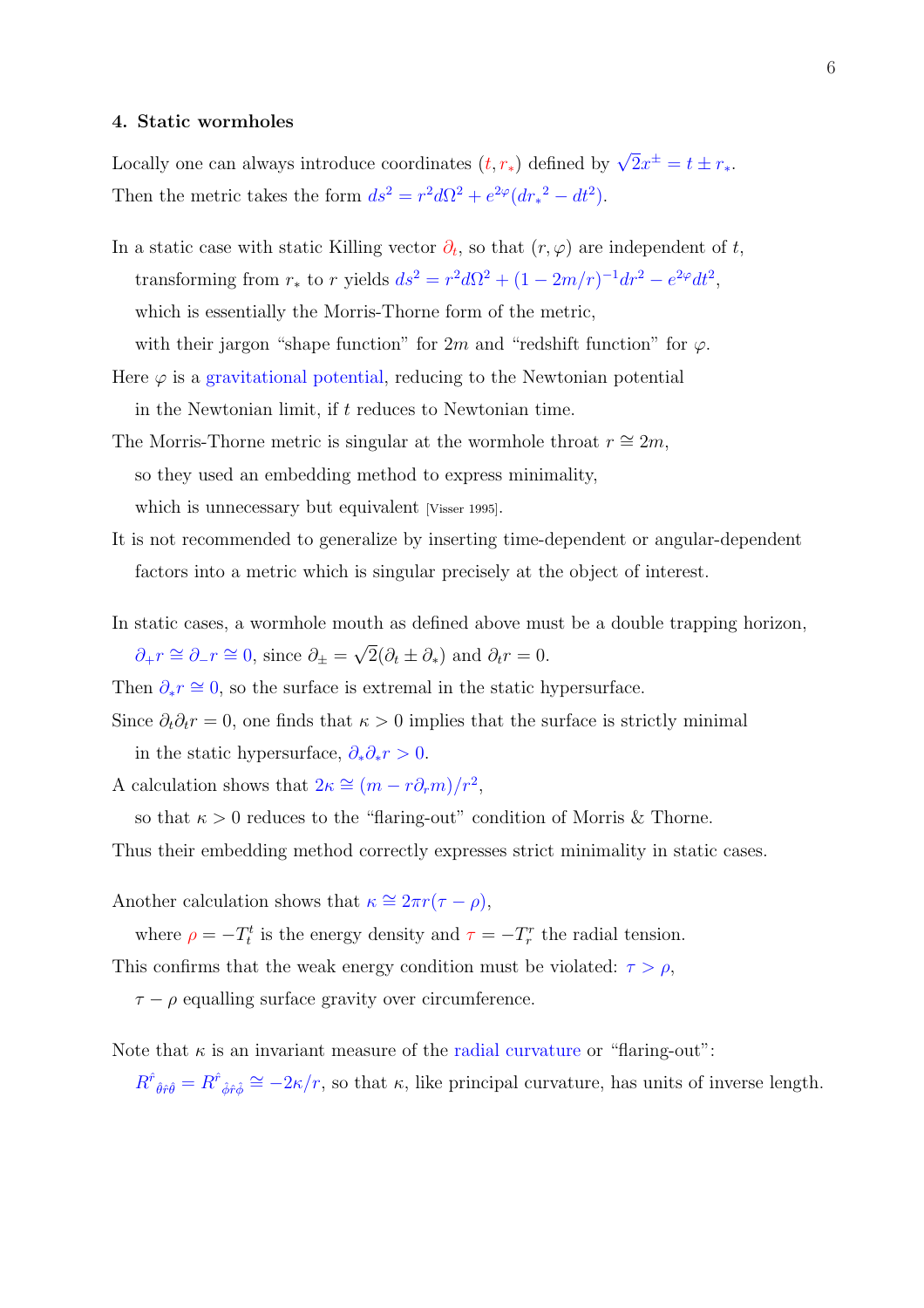### 5. Laws of wormhole dynamics

Proofs of the following are all straightforward calculations using the Einstein equation.

Negative energy density: the null energy condition is violated on a wormhole mouth.

This confirms that exotic/ghost/phantom matter is required even in dynamic cases.

- Since a black hole may be locally defined by a future outer trapping horizon [Hayward 1994], this allows interconversion of black holes and traversable wormholes.
- A future outer trapping horizon characterizes a black hole if achronal, equivalently  $T_{++} \geq 0$ , and a wormhole if temporal, equivalently  $T_{++} < 0$ .
- Thus a traversable wormhole can collapse to a black hole if its negative-energy source fails, or if enough positive-energy matter or radiation is pumped in.
- Conversely, a black hole can be converted into a traversable wormhole by beaming in enough negative-energy radiation.
- Zeroth law:  $\kappa$  is constant on a static wormhole throat.
- Second law: future, past or static wormhole mouths respectively have decreasing, increasing or constant area.
- This is like the second law of black-hole dynamics [Hayward 1994], but with reversed sign, reflecting the causal character of the mouth, or equivalently, the reversed null energy condition.
- It follows that a static wormhole is enlarged or reduced, respectively, by opening then closing a region of past or future trapped surfaces.

To enlarge, this can be done by beaming in negative energy,

balanced by subsequent positive energy, while the opposite order would reduce the area.

- For some matter models, this can be done in an apparently stable way, while others are
	- unstable, leading either to collapse to a black hole as above, or to inflationary expansion.
- First law:  $m' \cong \kappa A'/8\pi + wV'$ , where the prime denotes  $\xi \cdot d$ .

This has the same form as the first law of black-hole dynamics [Hayward 1998].

Temperature: an outer trapping horizon has a local Hawking temperature  $\kappa/2\pi$ 

[Hayward et al. 2009, di Criscienzo et al. 2009], which therefore applies to wormhole mouths.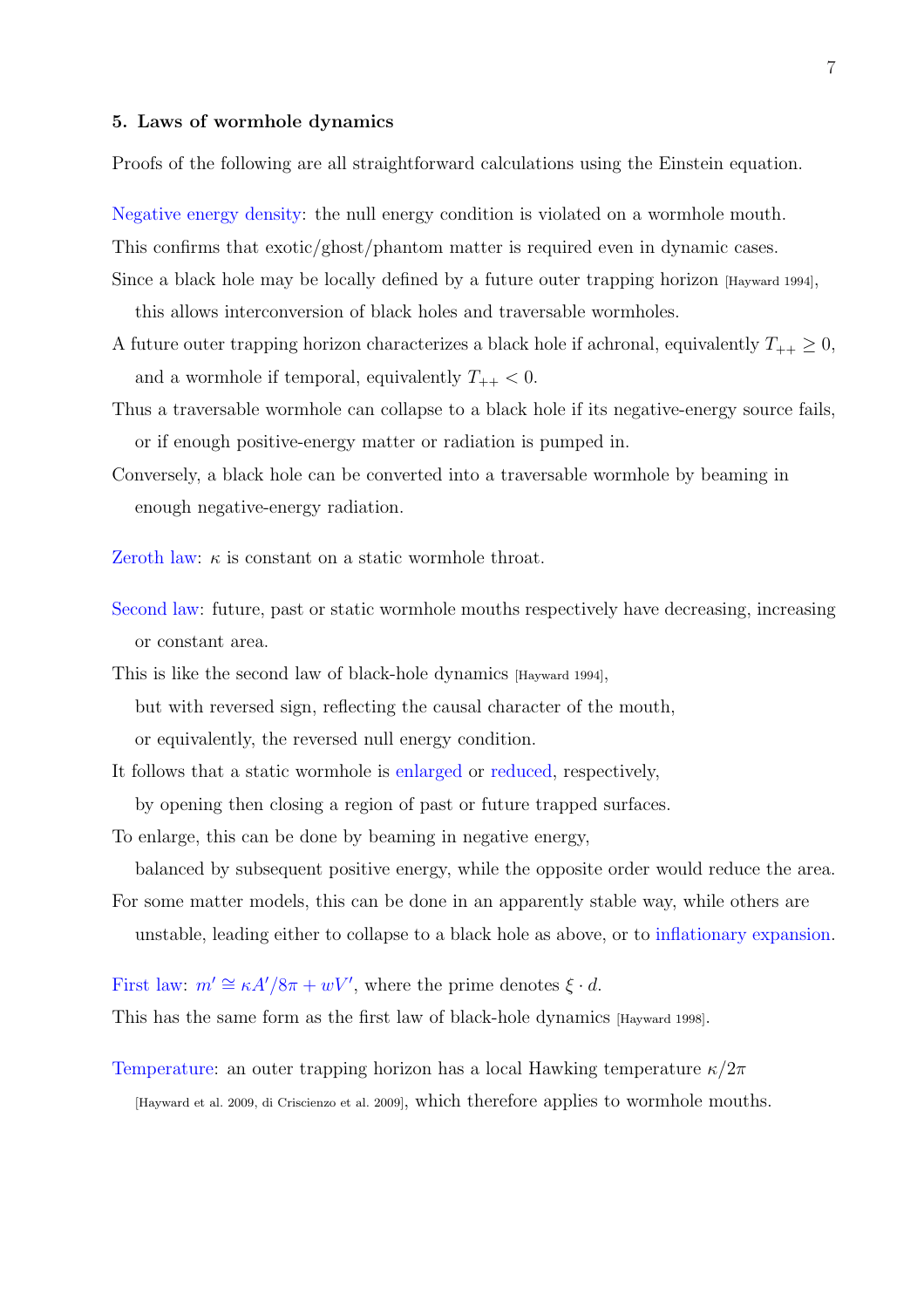## 6. Examples

From S A Hayward, S-W Kim & H Lee, Phys. Rev. D65, 064003 (2002) / gr-qc/0110080.



Penrose conformal diagrams of (a) the static black hole, (b) the static wormhole. Both space-times are divided into two universes (unshaded regions), but observers can travel freely between them via the wormhole, whereas the black hole (upper shaded region) swallows any such attempt.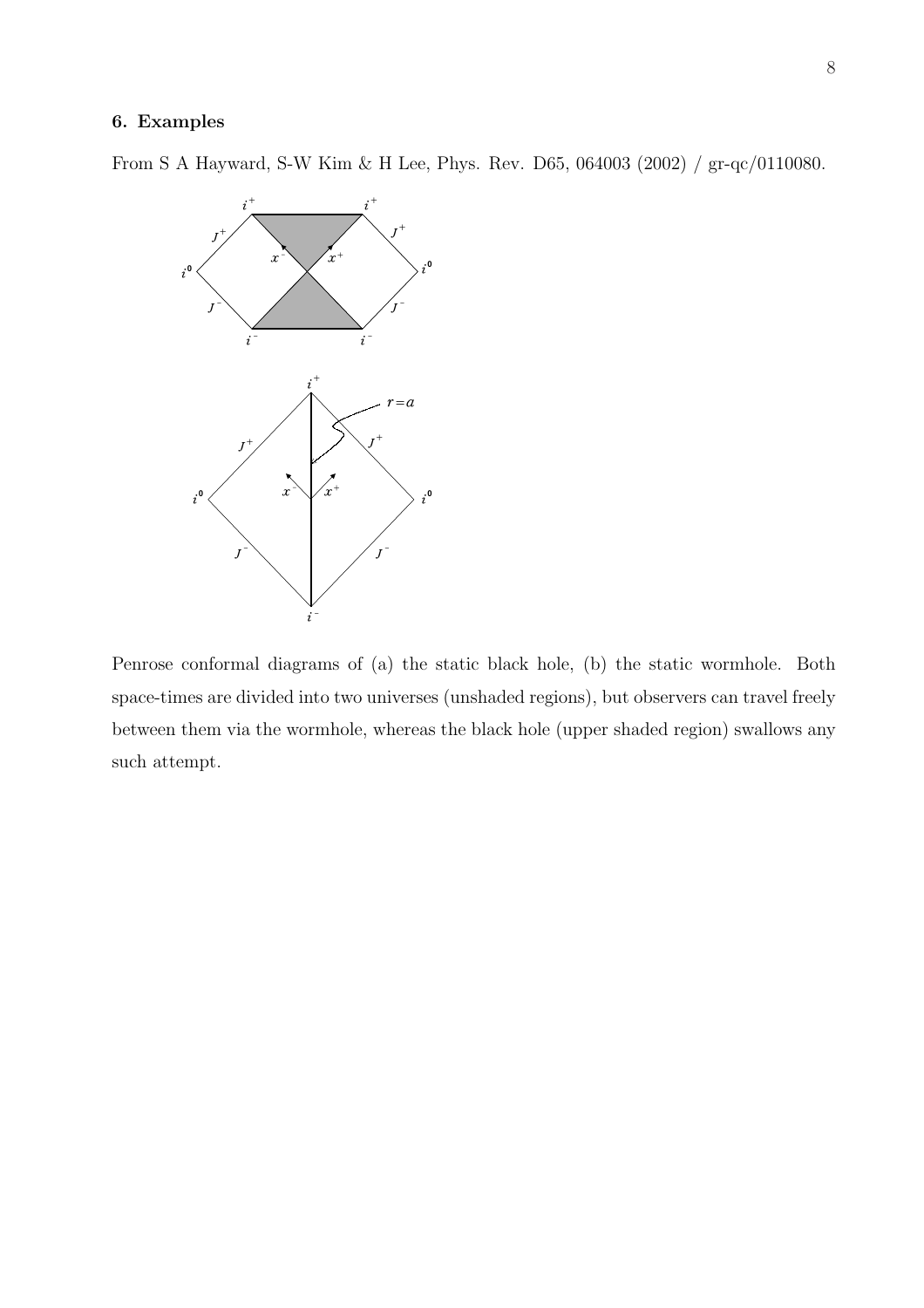

(a) The ghost field  $g$  is switched off suddenly from both sides of the wormhole. (b) Conformal diagram: when the wormhole's negative-energy source fails suddenly at  $x^{\pm} = 0$ , it immediately collapses into a black hole.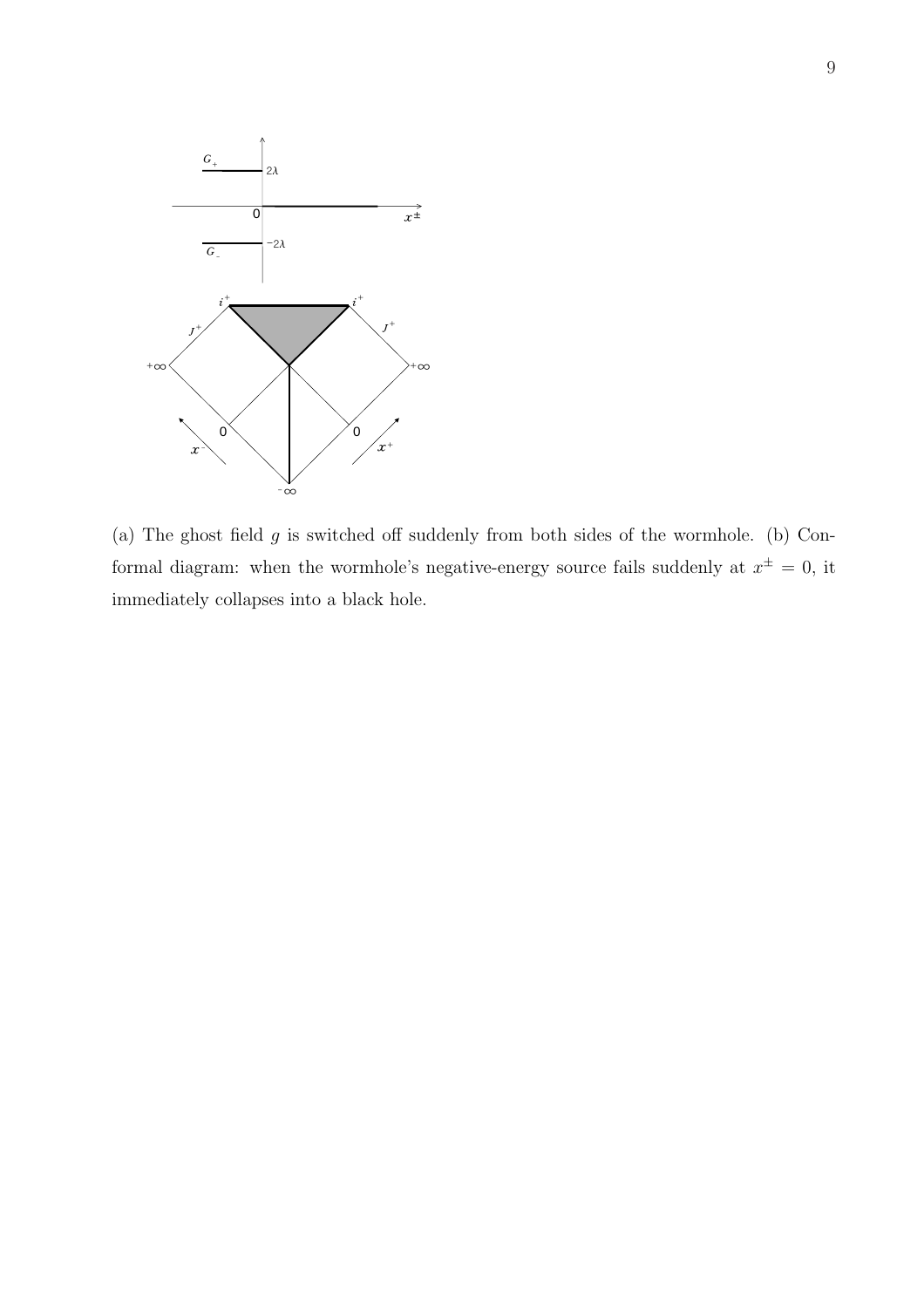

(a) The ghost field  $g$  is gradually reduced to zero. (b) Conformal diagram: the wormhole throat bifurcates and the resulting non-static wormhole again eventually becomes a black hole. Shading in these diagrams indicates trapped regions, where  $\partial_+ r \partial_- r > 0.$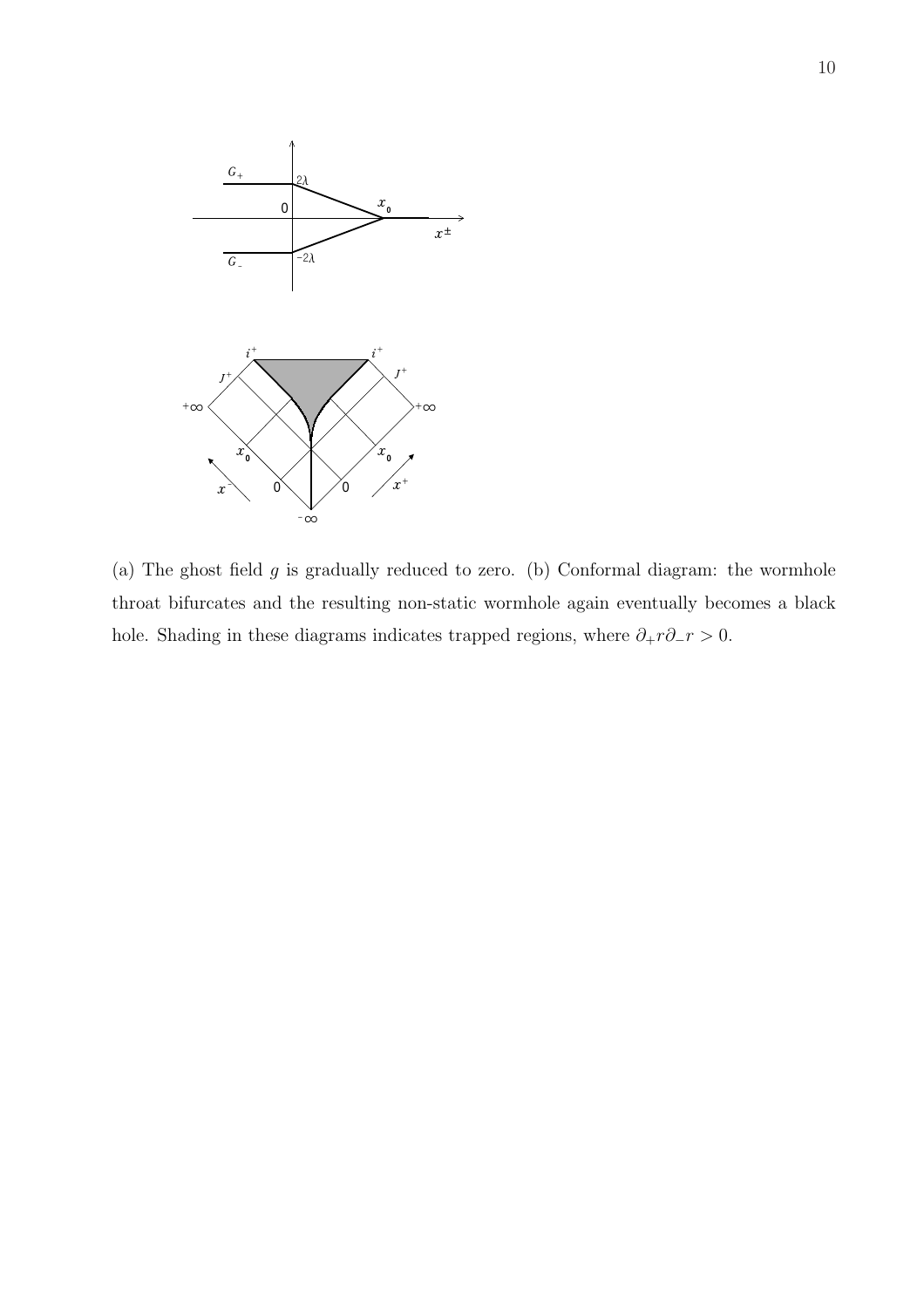

(a) Irradiating a vacuum black hole with the ghost field g. (b) Conformal diagram: the initially static black hole, becomes a dynamic wormhole, eventually reaching a static state. The black hole has been converted into a traversable wormhole.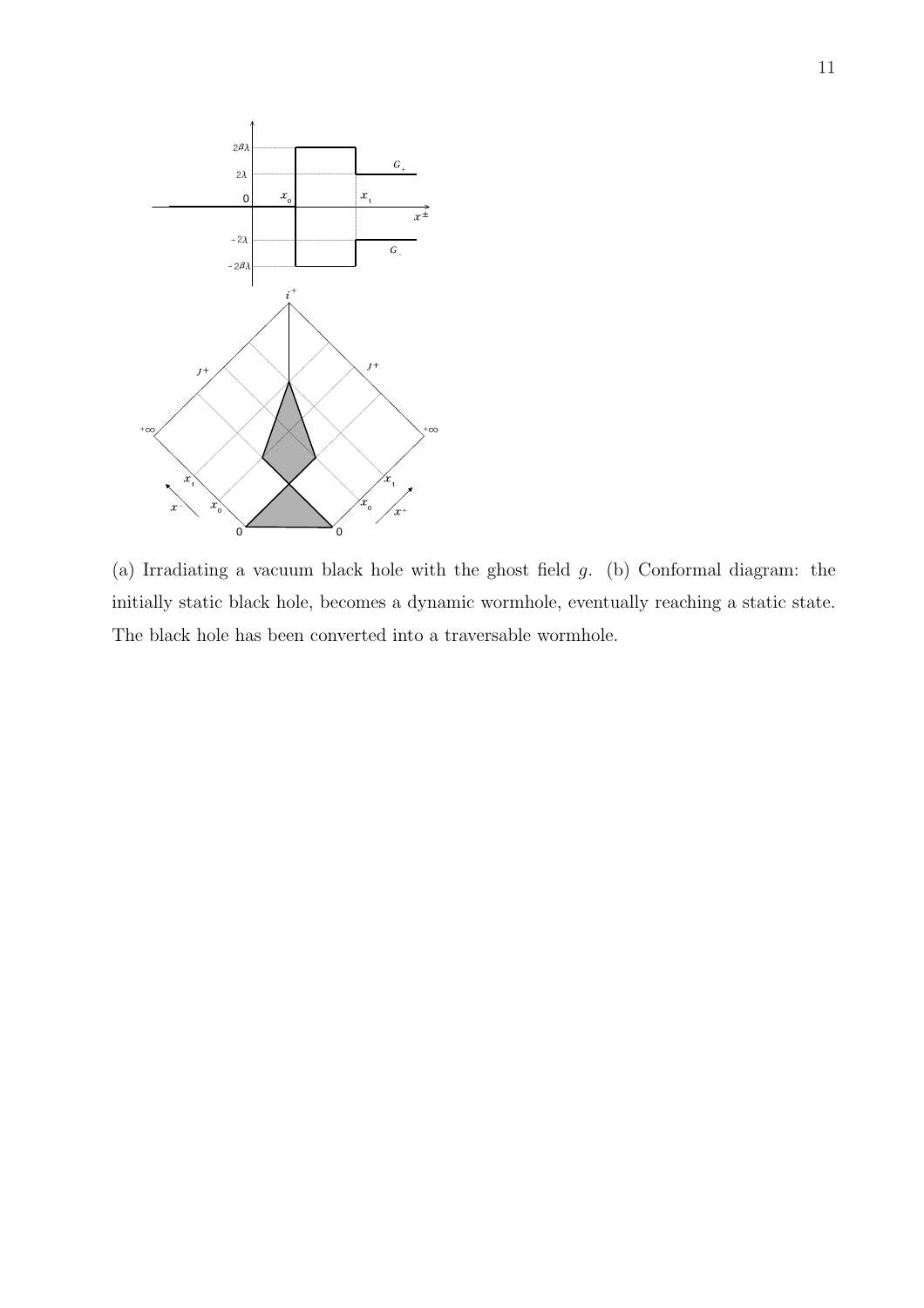

(a) A step pulse of positive-energy radiation is beamed through the wormhole. (b) Conformal diagram: the wormhole becomes non-static but, for a small-energy pulse, remains traversable for a long time.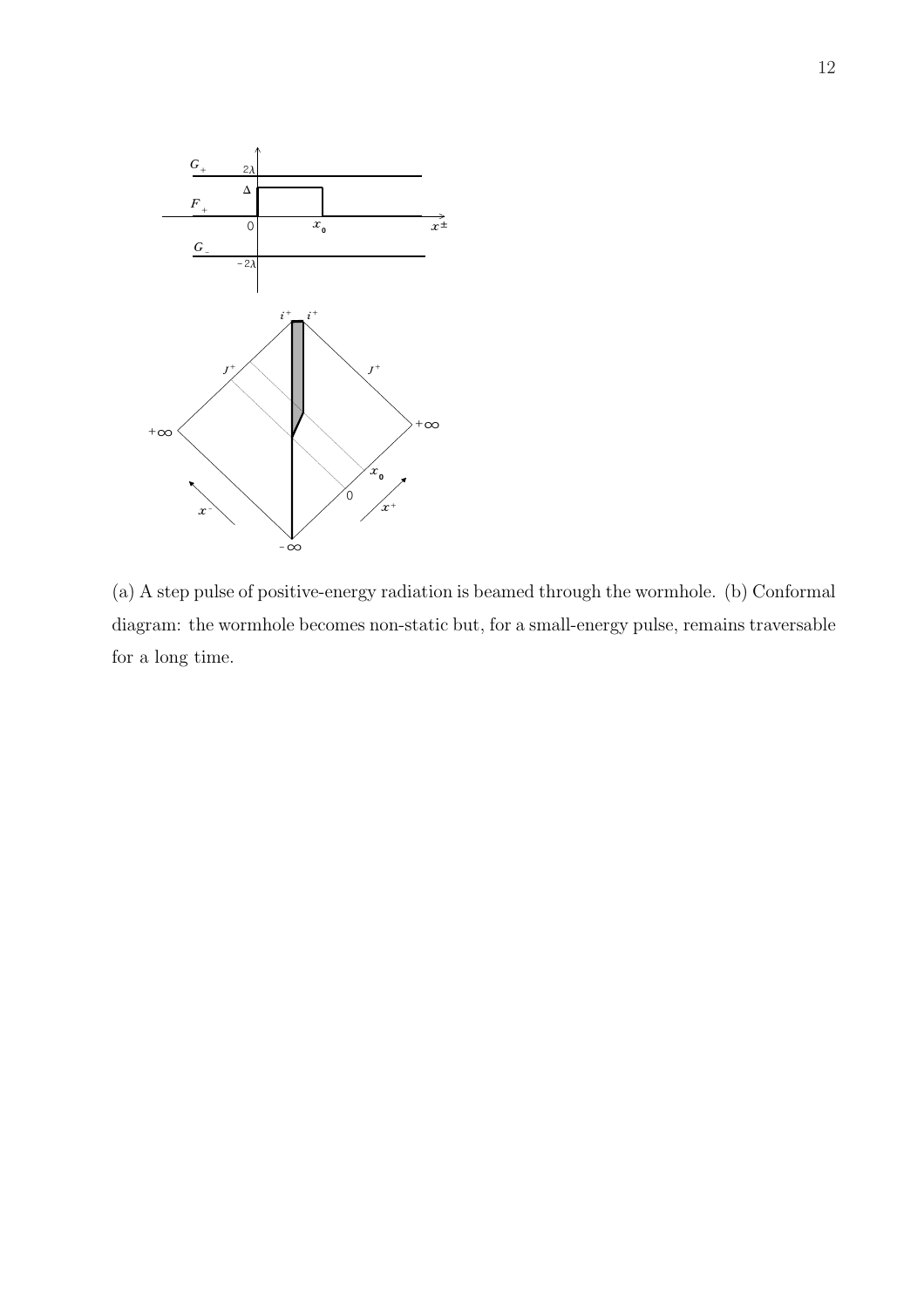

(a) The step pulse of positive-energy radiation is balanced by a preceding pulse of negativeenergy radiation. (b) Conformal diagram: the wormhole returns to a static state.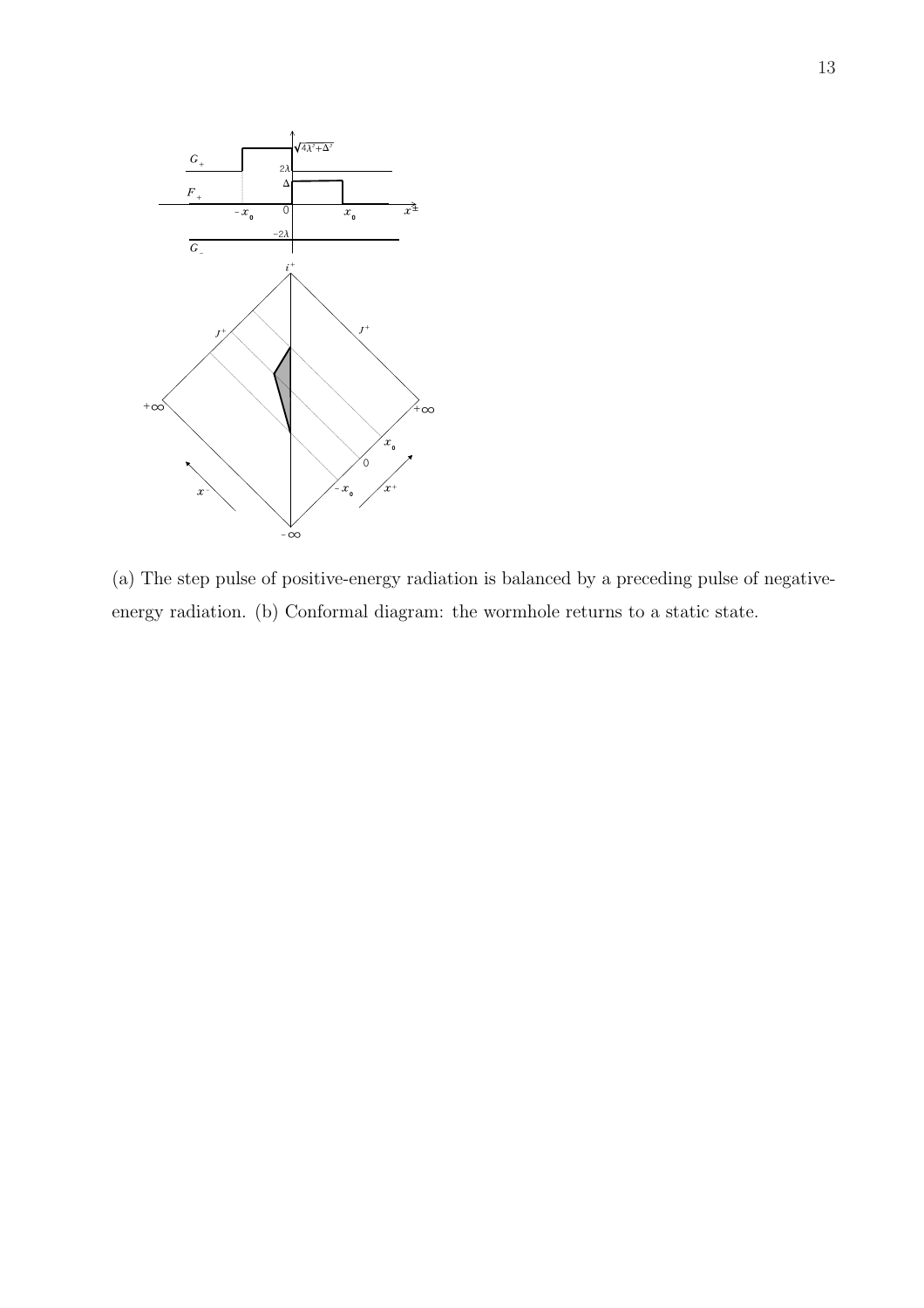

From H Shinkai & S A Hayward, Phys. Rev. D66, 044005 (2002) / gr-qc/0205041.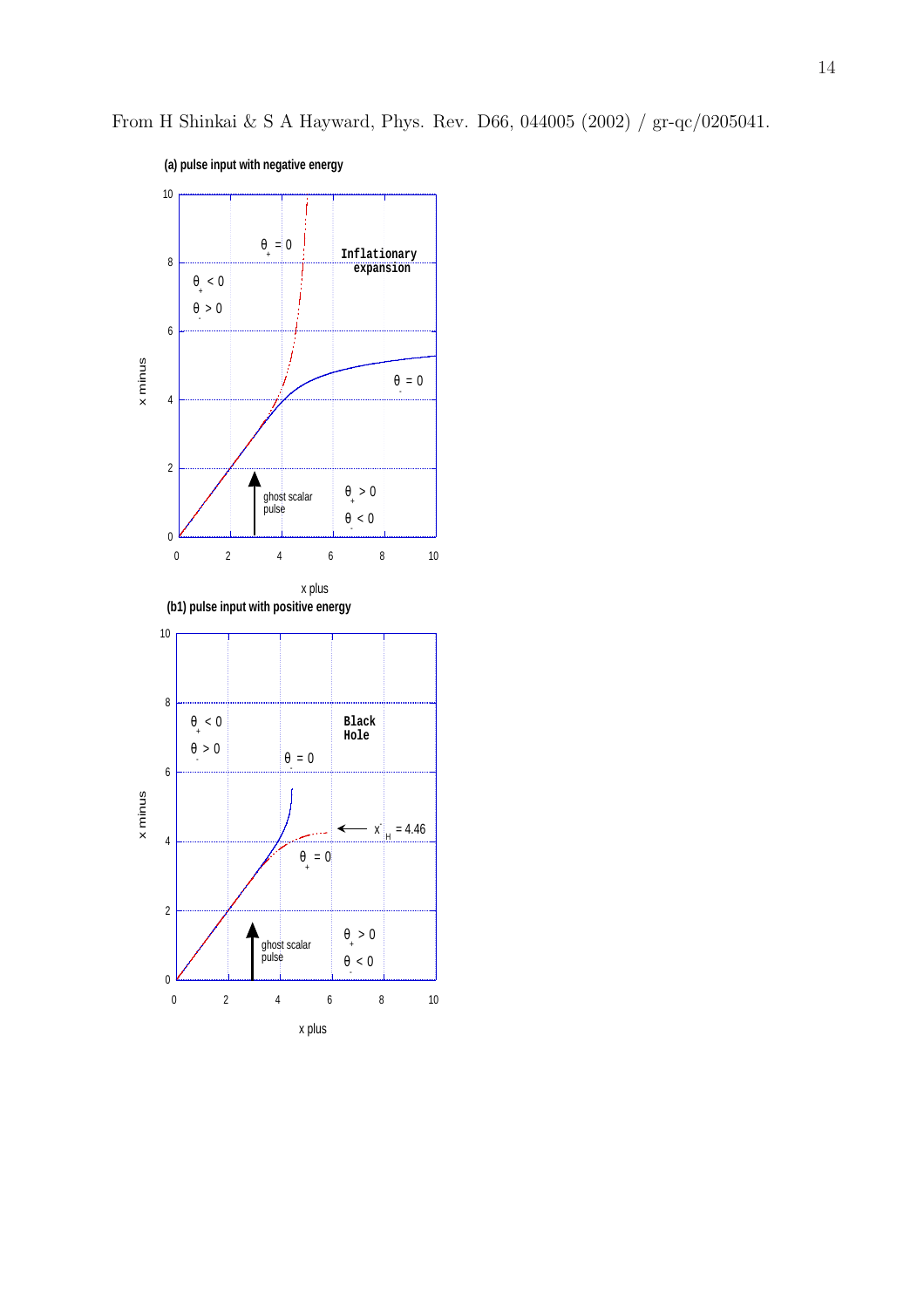**(b2) pulse input with smaller positive energy**



Horizon locations,  $\vartheta_{\pm} = 0$ , for perturbed wormhole. Fig.(a) is the case we supplement the ghost field,  $c_a = 0.1$ , and (b1) and (b2) are where we reduce the field,  $c_a = -0.1$  and  $-0.01$ . Dashed lines and solid lines are  $\vartheta_+ = 0$  and  $\vartheta_- = 0$  respectively. In all cases, the pulse hits the wormhole throat at  $(x^+, x^-) = (3, 3)$ . A 45<sup>°</sup> counterclockwise rotation of the figure corresponds to a partial Penrose diagram.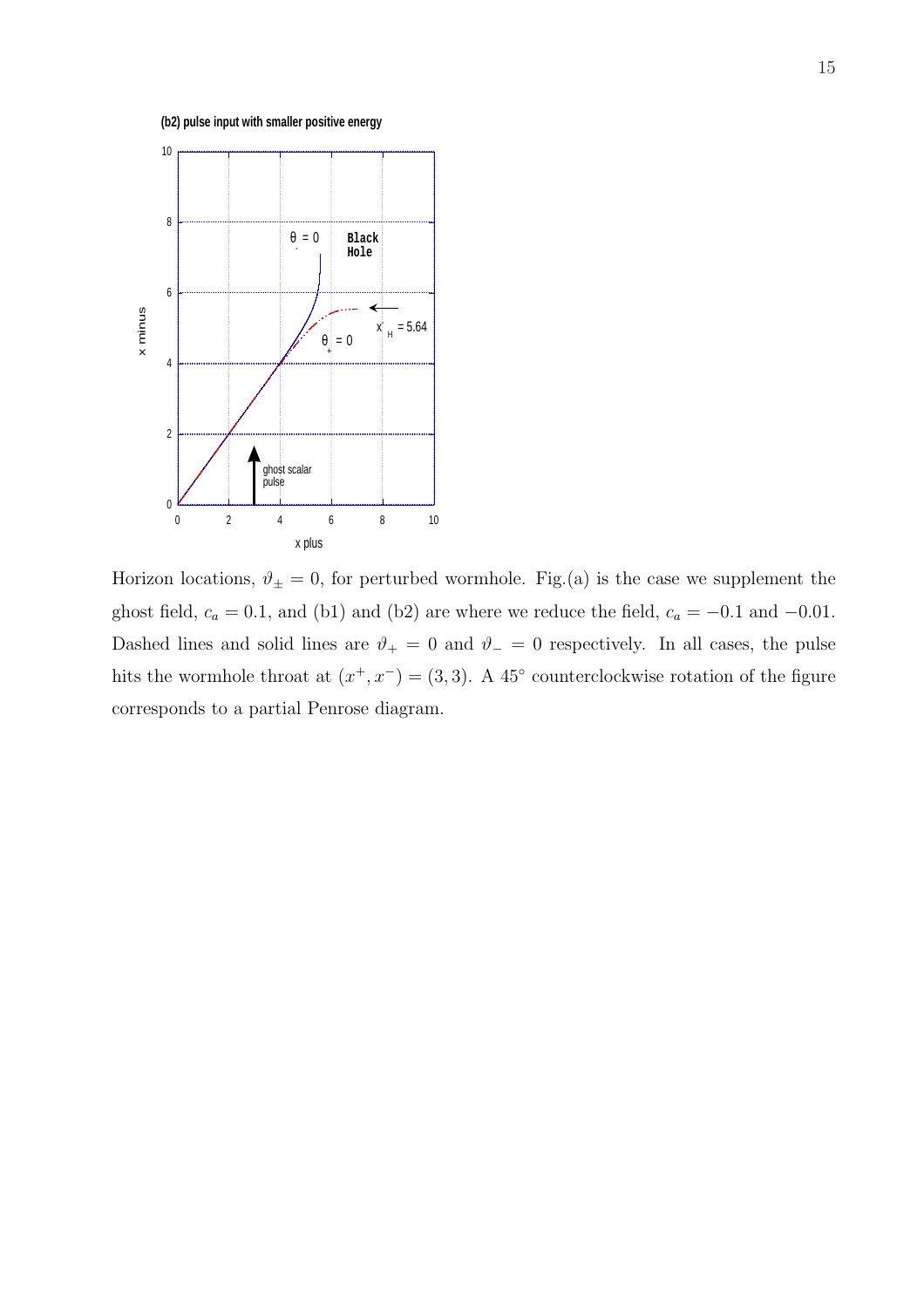

Evolution of a wormhole perturbed by a normal scalar field. Horizon locations: dashed lines and solid lines are  $\vartheta_+=0$  and  $\vartheta_-=0$  respectively.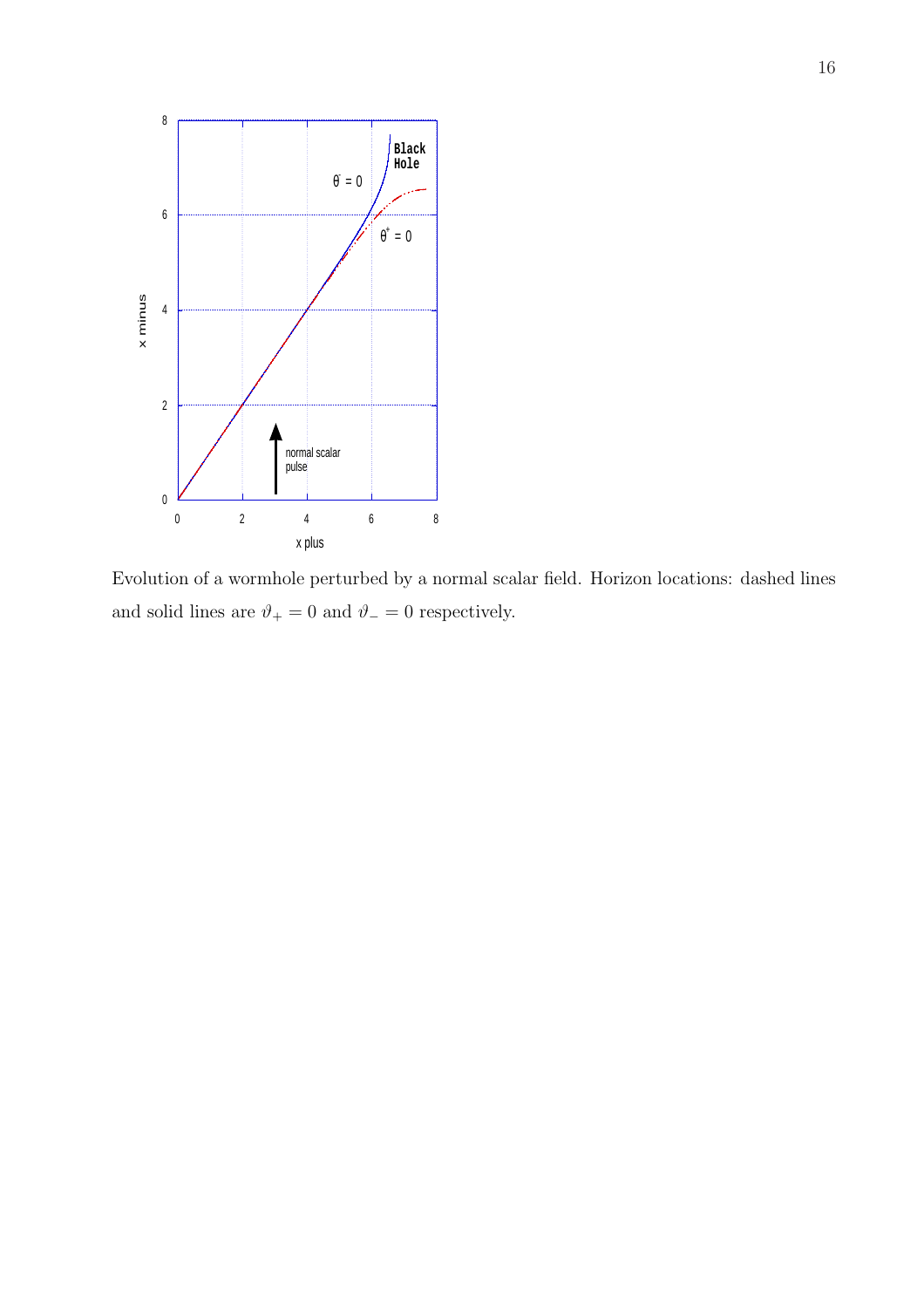

Temporary wormhole maintenance. After a normal scalar pulse representing a traveller, we beamed in an additional ghost pulse to extend the life of the wormhole. Horizon locations  $\vartheta_+ = 0$  are plotted for three cases: (A) no maintenance, which results in a black hole; (B) with a maintenance pulse which results in an inflationary expansion; (C) with a more finely tuned maintenance pulse, which keeps the static structure up to the end of the range.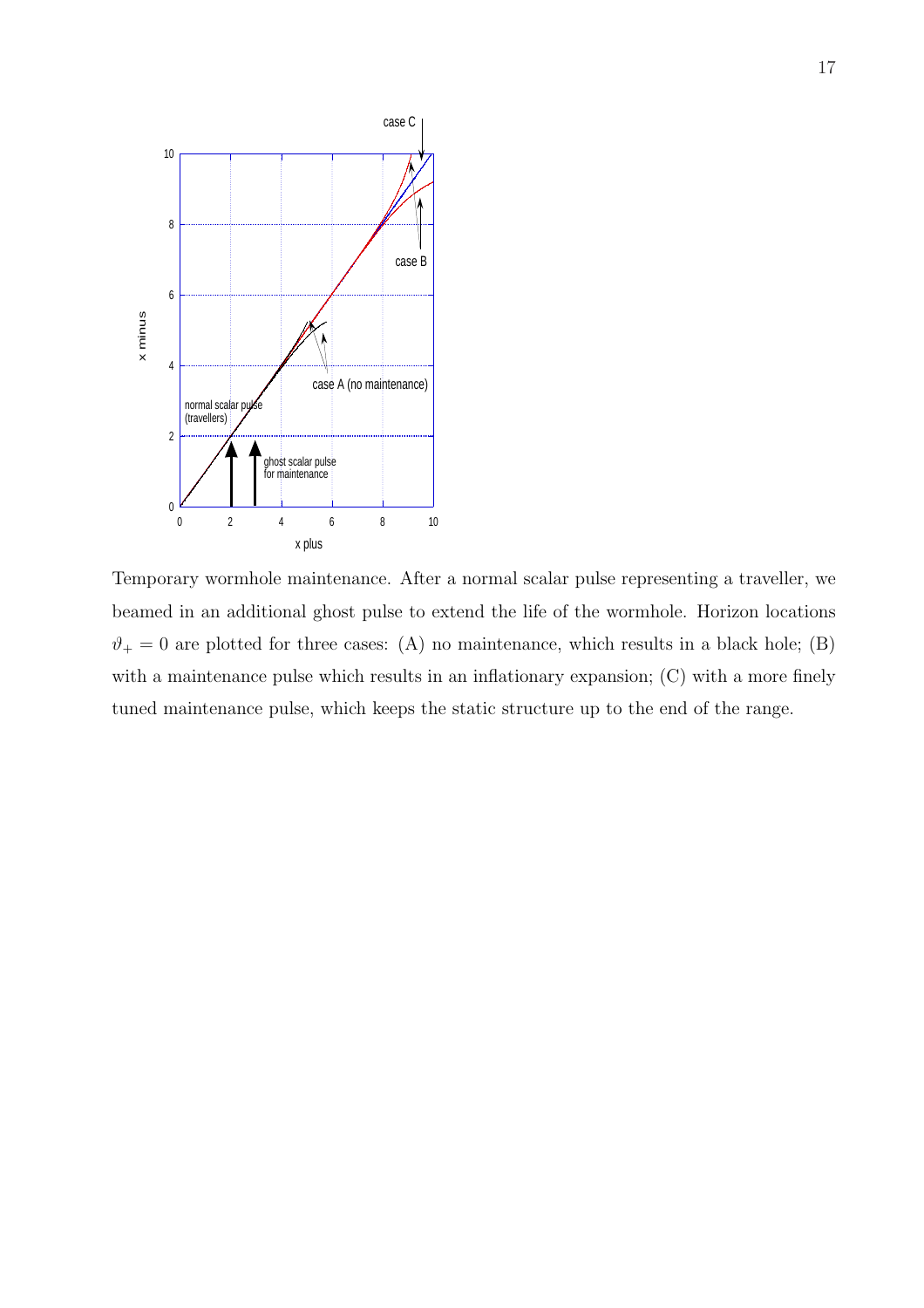From H Koyama, S A Hayward & S-W Kim, Phys. Rev. D67, 084008 (2003) / grqc/0212106.



An HKL wormhole is constructed from a CGHS black hole by irradiating with impulsive negative-energy radiation, represented by dashed lines. The bold lines represent the trapping horizons, light shading indicates past trapped regions and darker shading indicates future trapped regions. The impulses shift the black-hole trapping horizons suddenly, making them coincide, then constant non-impulsive radiation supports the resulting wormhole.



An HKL wormhole is subjected to a double burst of impulsive radiation with equal positive and negative energy. The operation shifts one wormhole mouth away from, then back to, its original position. The shaded regions are (i) past or (ii) future trapped, respectively expanding or contracting, so the wormhole becomes respectively larger or smaller.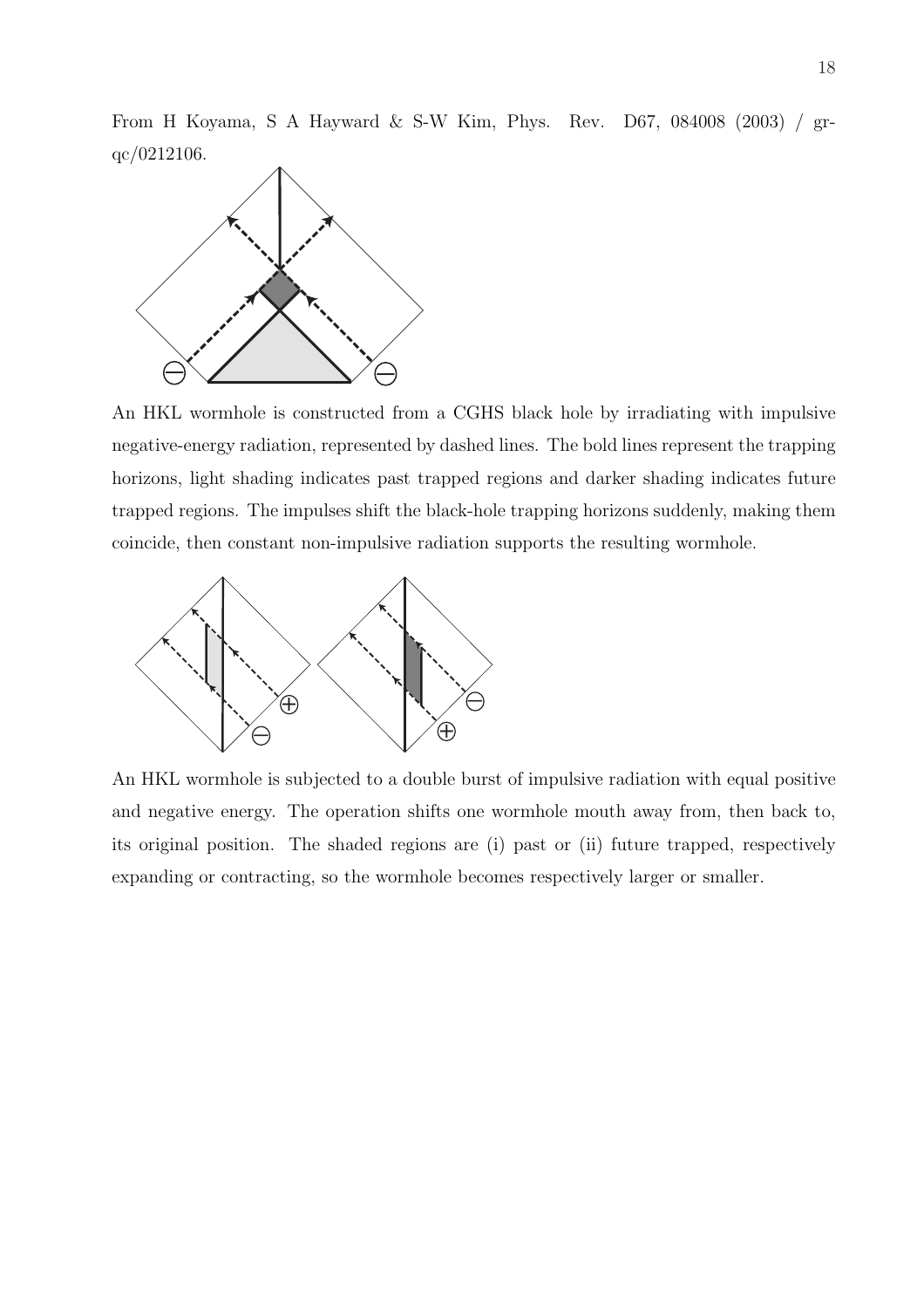

Wormhole enlargement by symmetric bursts of impulsive radiation, keeping the nonimpulsive radiation constant. Both wormhole mouths are shifted out, then back again, opening and closing an expanding (past trapped) region, shaded for a rapid burst (i) and a slow burst (ii).



Wormhole enlargement process by symmetric bursts of impulsive radiation, with negative energy followed by positive energy, timed as described in the text. The non-impulsive radiation is switched off between the impulses. Then the middle shaded region is vacuum and expanding.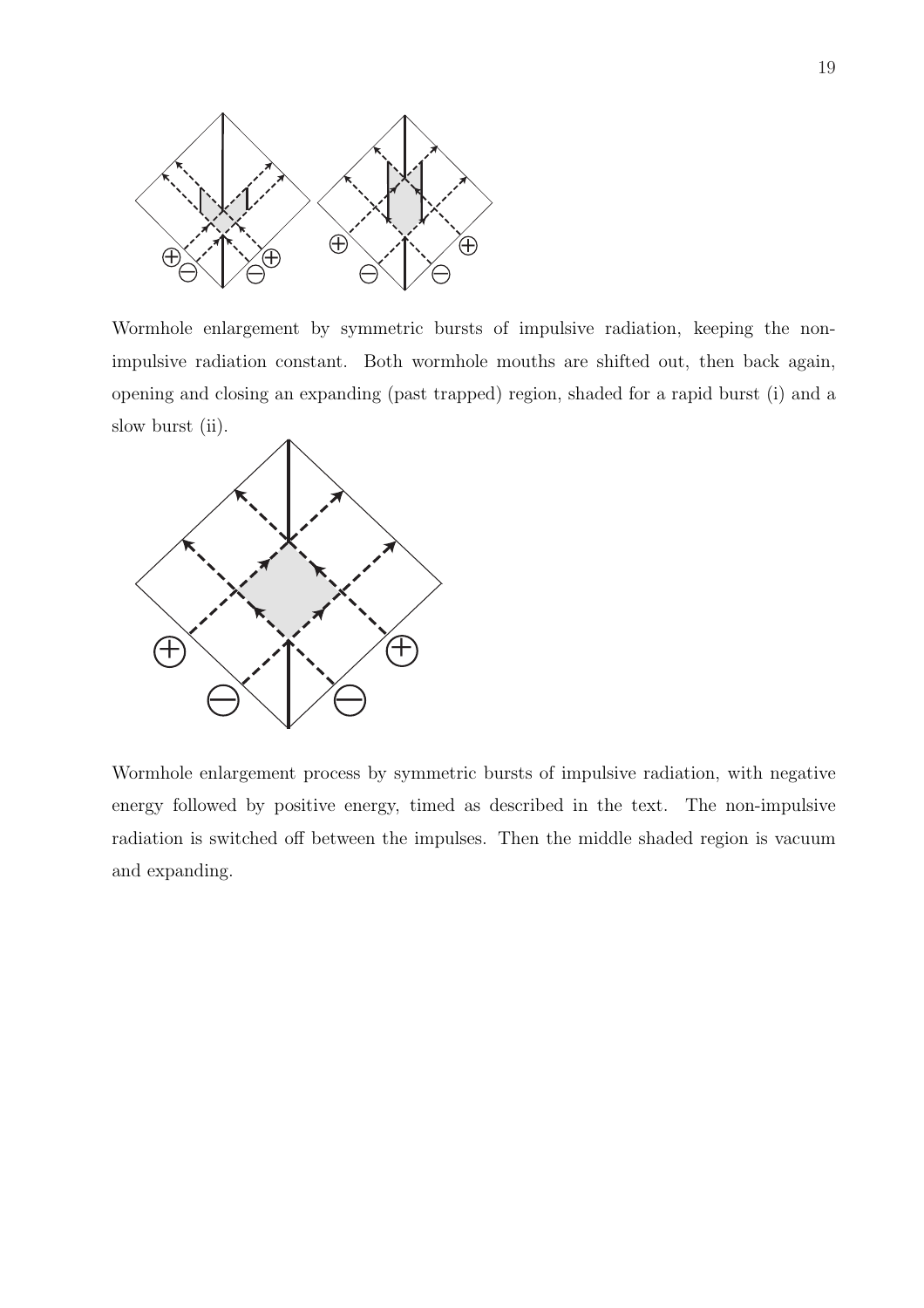From H Koyama & S A Hayward, Phys. Rev. D70, 084001 (2004) / gr-qc/0406113, S A Hayward & H Koyama, Phys. Rev. D70, 101502 (2004) / gr-qc/0406080.



Penrose diagrams of a Schwarzschild black hole and a traversable wormhole. The bold magenta and green lines represent the trapping horizons,  $\partial_+ A = 0$  and  $\partial_- A = 0$ , respectively. They constitute the Killing horizons of the black hole and the throat of the wormhole. Yellow and gray quadrants represent past trapped and future trapped regions, respectively. Wavy cyan lines represent the constant-profile phantom radiation supporting the wormhole structure.



Penrose diagram of the wormhole construction model. The wavy blue lines represent impulsive radiation with negative energy density. The region S is Schwarzschild, V is Vaidya and W is static-wormhole.